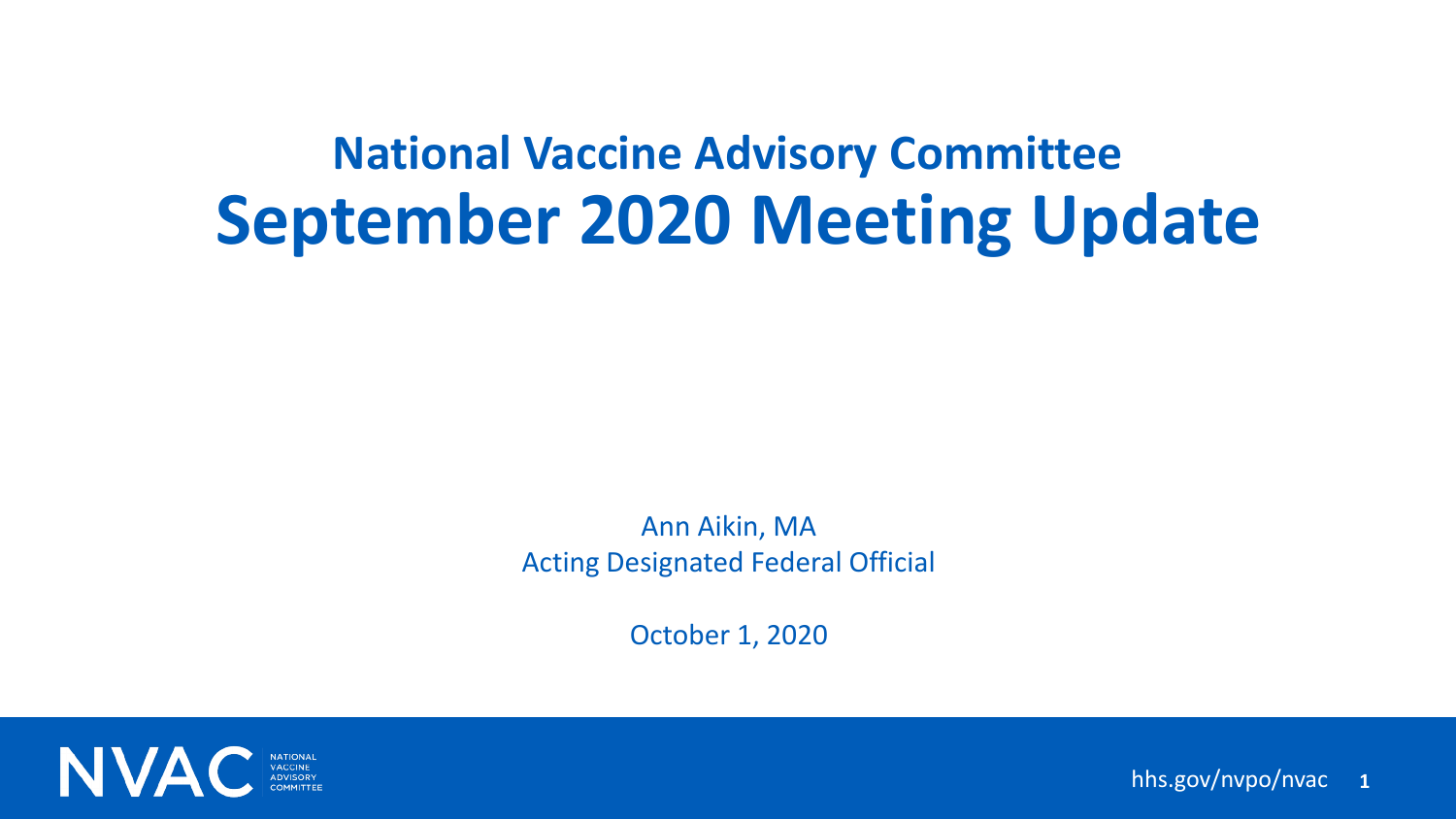# **NVAC Meeting Highlights**

### hhs.gov/nvpo/nvac **2**

- Charge from Admiral Giroir
- Vote on Letter with Recommendations to Build Confidence in COVID-19 Vaccine Development
- Amazing Sessions with Wonderful Expert Speakers

Should front-line medical workers get the coronavirus vaccine first? Not necessarily

SHARE F V In @

PUBLISHED WED, SEP 23 2020-5:10 PM EDT | UPDATED WED, SEP 23 2020-6:05 PM EDT





prouns will need to be pripricipati over others.

Medical workers on the front-lines are often discussed by bioethicists as a group hat should be at the top of the list. " But that might not necessarily be the most ethical thing to do, penelists said at a virtual meeting of the National Vaccine Advisory Comm



health worker wearing a protective mask works in a lab during clinical trials for a Covid-19 vaccine at Resear Centers of America in Hollywood, Florida, U.S. Eng.Marie Uncatend / Bloomberg / Getty Images

> Health workers treating patients with the coronavirus may be at the top of the line to get a vaccine once one is annroyed. But that's not necessarily the obvious move.

The National Vaccine Advisory Committee met Wednesday for the first of a two-day public meeting on the Covid-19 pandemic, vaccine developments and a distribution nlan whenever one is ready

"The question is, how at risk are healthcare workers, especially in the United States, especially in the era of adequate PPE," Dr. Ezekiel Emanuel, chair of the Department of Medical Ethics and Health Policy at the University of Pennsylvania, said at the meeting. "Because at least in our hospital, transmission from patient to doctor with PPE [is] zero."

The National Academies of Sciences, Engineering, and Medicine released a draft proposal for U.S. distribution U.S. earlier this month that prioritizes health-care workers and vulnerable Americans, such as the elderly and those with underlying health conditions. The group formed the draft proposal at the request of the Centers for Disease Control and Prevention, which estimates that there are between 17 million and 20 million health-care workers in the U.S.







**TRENDING NOW** 









Coop sensation BTS' label prices IPO at top<br>end of range some high-risk groups.

Washington.





















### Vaccine advisory group: Don't rush COVID-19 vaccine approval

Melissa lenco, News Content Editor

September 23, 2020



Editor's note: For the latest news on COVID-19, visit https://www.aappublications.org/news/2020/01/28/coronavirus.

The National Vaccine Advisory Committee (NVAC) is urging federal authorities to use a traditional approval process for a COVID-19 vaccine despite the possibility it could take months.

The Food and Drug Administration's (FDA's) Biologics License Application process "is both time-tested for rigor and is well trusted by the public and to put it in a nutshell we think it should be considered the default for approval of this vaccine as it is for all others," said John B. Dunn, M.D., M.P.H., FAAP, who co-chairs the NVAC Vaccine Confidence Subcommittee with H. Cody Meissner, M.D., FAAP.

NVAC member Leonard Friedland, M.D., vice president and director of scientific affairs and public health at GSK Vaccines, said that process is very formal and detailed. It can take a year, although sometimes it is shorter. By contrast, the FDA's emergency use authorization (EUA) can take a matter of days and isn't as transparent, he said.

Dr. Dunn said NVAC recognizes hundreds of people are dying daily and an EUA may be warranted for

"What the recommendation emphasizes is that the use of such an expedited processes should only be done circumspectly and with a real abundance of caution," said Dr. Dunn, medical director of preventive care, clinical lead for immunization population management at Kaiser Permanente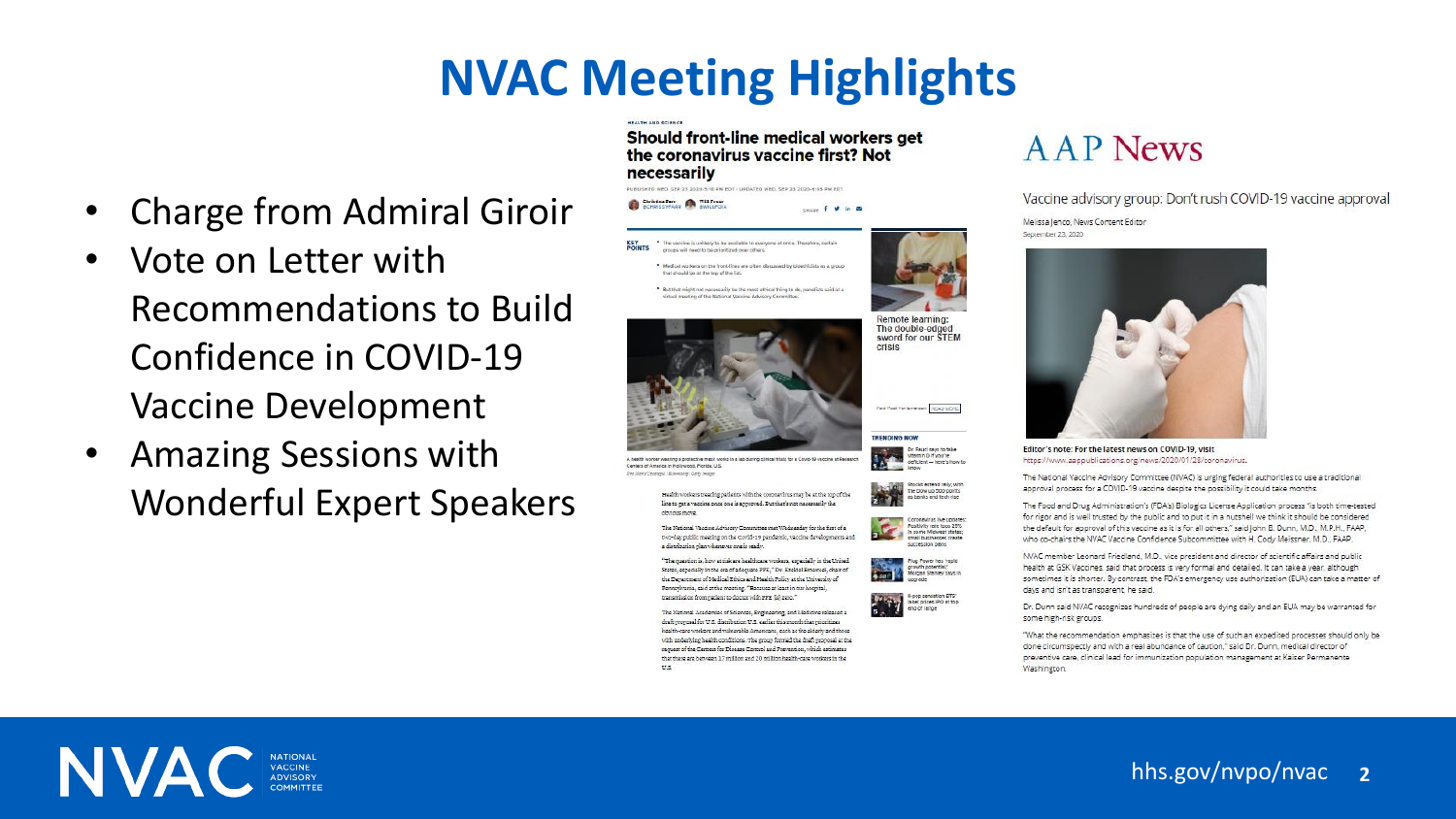# **Agenda Highlights– September 23, 2020**

hhs.gov/nvpo/nvac **3**

### **SERVING UP EQUITY: HEALTH-IN-ALL APPROACHES FOR COVID-19 VACCINATION**

- **Dr. Kirsten Bibbins-Domingo**, University of California, San Francisco
- **Dr. Rebecca Weintraub**, Harvard Medical School
- **Dr. Dominic Mack**, Morehouse School of Medicine
- **Dr. Oliver Brooks**, National Medical Association

### **ALLOCATION AND PRIORITIZATION: CONSIDERATIONS AND RECOMMENDATIONS FOR THE DISTRIBUTION OF COVID-19 VACCINES**

- **Dr. Ezekiel Emanuel**, University of Pennsylvania
- **Dr. Sara Oliver**, Centers for Disease Control and Prevention

### **PERSPECTIVES FROM THE FIELD: OPERATION WARP SPEED**

**Dr. Moncef Slaoui**, HHS

### **VACCINE CONFIDENCE SUBCOMMITTEE UPDATE Dr. John Dunn,** Vaccine Confidence Subcommittee Co-Chair

### **THE INFODEMIC, COVID-19 IMMUNIZATION, AND THE PUBLIC'S HEALTH**

- **Dr. Monica Schoch-Spana,** Johns Hopkins University
- **Dr. Julia Wu**, Harvard University
- **Dr. Claire Wardle,** First Draft

### **IMMUNIZATON INFORMATION SYSTEMS TO SUPPORT THE COVID-19 RESPONSE**

- **Holly Groom**, Kaiser Permanente Northwest
- **Rebecca Coyle**, American Immunization Registry Association
- **Amy Pisani,** Vaccinate Your Family
- **Dr. Sean O'Leary**, University of Colorado

### **COVID-19 CHARGE DISCUSSION Dr. Robert Hopkins,** NVAC Chair

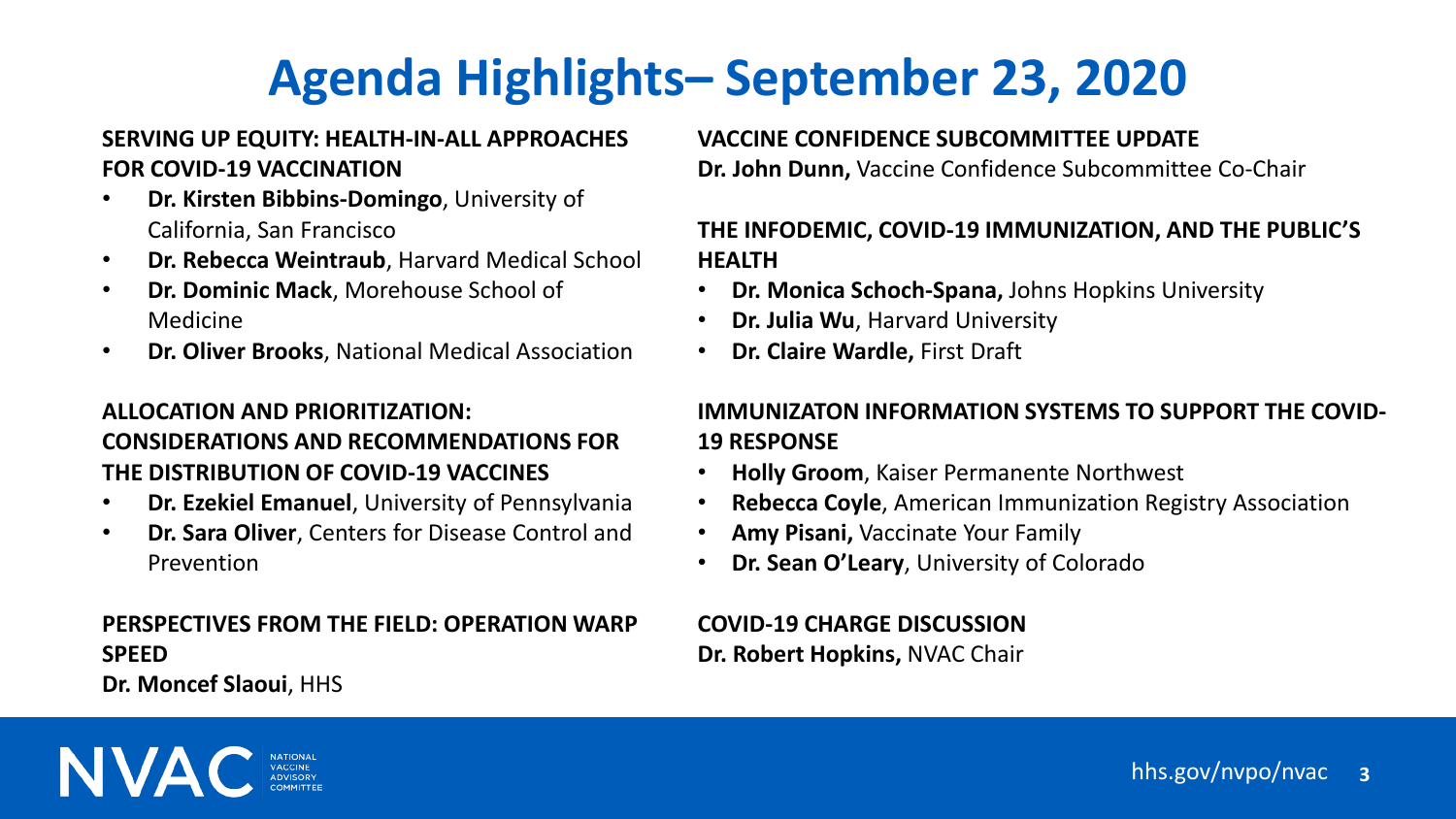# **Agenda Highlights– September 24, 2020**

hhs.gov/nvpo/nvac **4**

### **PROGRESS IN USING VACCINES TO PREVENT SUPERBUGS**

- **Dr. Amanda Cash,** HHS
- **Dr. Dennis Dixon**, NIH
- **Dr. Greg Frank**, BIO
- **Dr. Tony Fiore**, CDC
- **Dr. Tamara Pilishvili**, CDC
- **Dr. Amber Smith**, University of Tennessee Health Science Center

### **FLU VACCINATION DURING COVID-19**

- **Dr. Ram Koppaka**, CDC
- **Dr. Justin Mills**, AHRQ
- **Dr. L.J. Tan,** Immunization Action Coalition
- **Lawrence Gostin**, Georgetown University
- **Dr. Laura Lee Hall,** Center for Sustainable Health Care Quality and Equity
- **Dr. Jules van Binsbergen**, University of Pennsylvania

### **OVERDUE IMMUNIZATION: GETTING BACK ON TRACK**

- **Dr. Melinda Wharton**, CDC
- **Dr. Mitch Rothholz,** American Pharmacists Association
- **Ann Aikin for Dr. David Kim**, HHS

### **EVIDENCE AND EQUITY: WHAT WORKS TO DECREASE DISPARITIES IN IMMUNIZATION**

- **Dr. Akhenaten Benjamin Siankam Tankwanchi,** University of Washington
- **Dr. Randall Williams,** Missouri Health Department of Health and Senior Services
- **Dr. Melissa Martinez,** University of New Mexico and NVAC Member
- **Sheri Winsper,** National Quality Forum

### **FEDERAL AGENCY AND LIAISION REPRESENTATIVE UPDATES**

**COVID-19 CHARGE DISCUSSION Dr. Robert Hopkins,** NVAC Chair

NVA

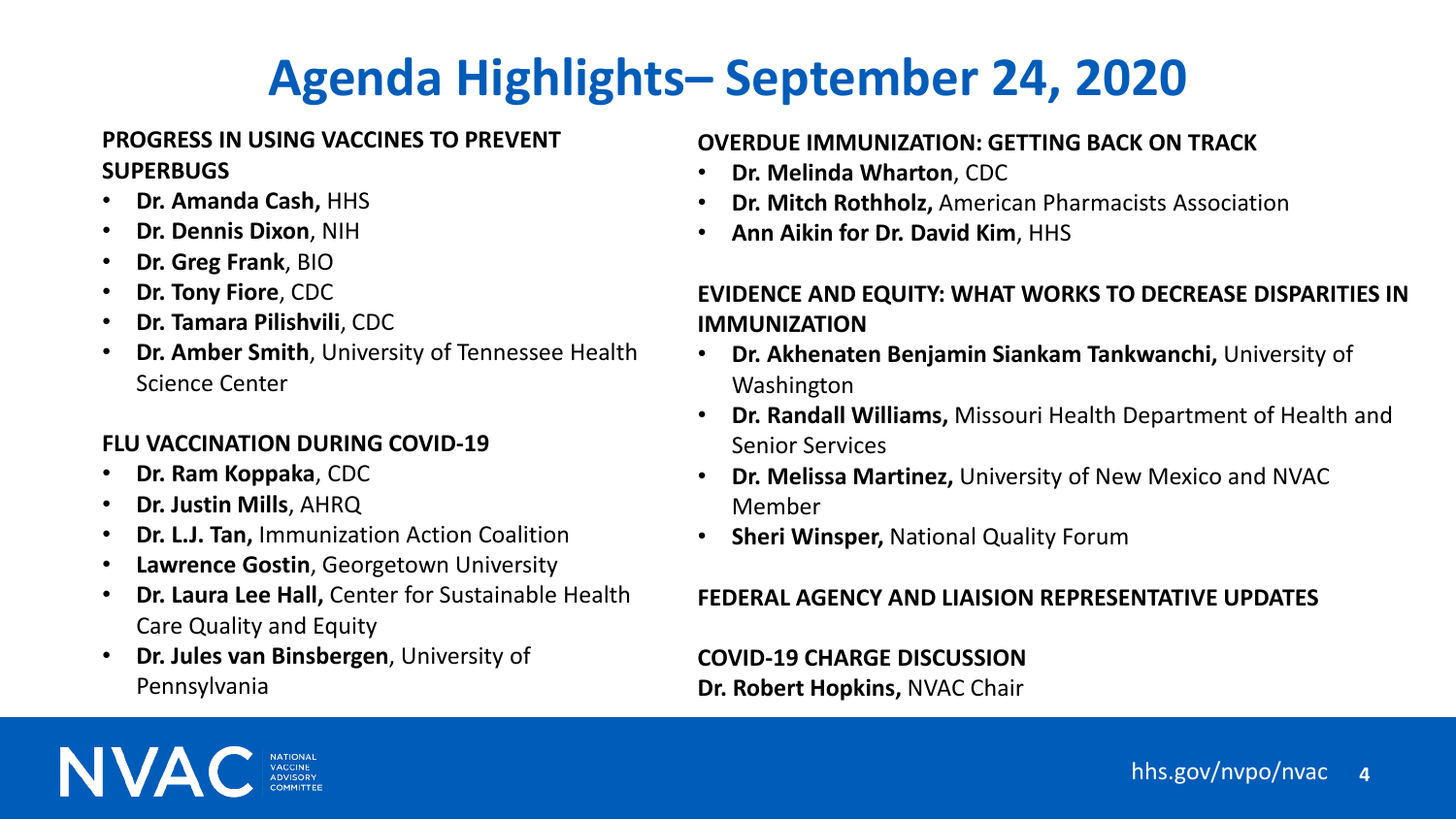# **NVAC Letter to Build Confidence in COVID-19 Vaccine Development**

### hhs.gov/nvpo/nvac **5**

- Five Recommendations:
	- 1. Make safe and effective COVID-19 vaccines available to the public through the Food and Drug Administration's (FDA) **Biologics License Application (BLA)** process and **use caution if using expedited processes**.
	- 2. Rapidly deploy and coordinate assets in vaccine safety monitoring through a **federal immunization safety task force**.
	- 3. Promptly create a **unified, proactive, highly visible communication structure** to regularly inform the American public about COVID-19 vaccine development, safety processes, approval, and recommendation criteria.
	- 4. Establish an independent group of vaccine and public health experts (e.g., the National Academies of Science, Engineering, and Medicine) to conduct **ongoing, rapid reviews of available data** from the federal safety monitoring systems.
	- 5. Conduct **community and stakeholder engagement** to inform COVID-19 vaccinerelated policies and to increase the likelihood that these policies will be supported by communities and groups disproportionately affected by COVID-19.
- Overwhelmingly Approved on 9/23/2020

## **NVAC**

September 23, 2020

Admiral Brett P. Giroir, MD Assistant Secretary for Health Department of Health and Human Services 200 Independence Avenue SW, Rm 701-H Washington, DC 20201

Dear ADM Giroin

As the nation faces the most serious pandemic in a century, high confidence in COVID-19 vaccines will be critical to achieving high uptake of these vaccines. The National Vaccine Advisory Committee (NVAC) writes to urge immediate action to take proactive steps to build public confidence in COVID-19 vaccine development, safety processes, approval, and recommendation criteria. Accelerating the development, manufacturing, and distribution of candidate vaccines is a key component of the U.S. Department of Health and Human Services' (HHS) strategy to control the SARS-CoV-2 pandemic. To ensure acceptance and uptake of the vaccine, gaining the trust and confidence of the American people in the processes and systems that lead to the approval of safe and effective COVID-19 vaccines is critical.

Therefore, NVAC offers five recommendations to ensure high public confidence in key processes leading to very safe and effective future COVID-19 vaccines to achieve optimal uptake:

Recommendation 1. Make 1afe and effective COVID-19 vaccines available to the public through the Food and Drug Administration's (FDA) Biologics License Application (BLA) process and use caution if using expedited processes. The BLA process is the world's gold standard path to vaccine licensing. Its rigor and requirement for comprehensive data on vaccine safety, efficacy and manufacturing promotes clinician and public trust and fosters confidence in vaccine recommendations. The BLA process has an extraordinary record of accomplishment for releasing very safe and effective vaccines to the public.

If the U.S. uses an expedited process to speed access to COVID-19 vaccines, such as an Emergency Use Authorization (EUA) or an Expanded Access Program (EAP), great caution should be exercised. Prior to vaccine availability, input from relevant federal advisory committees is recommended and included recommendations for the most appropriate use of an emergency authorized vaccine



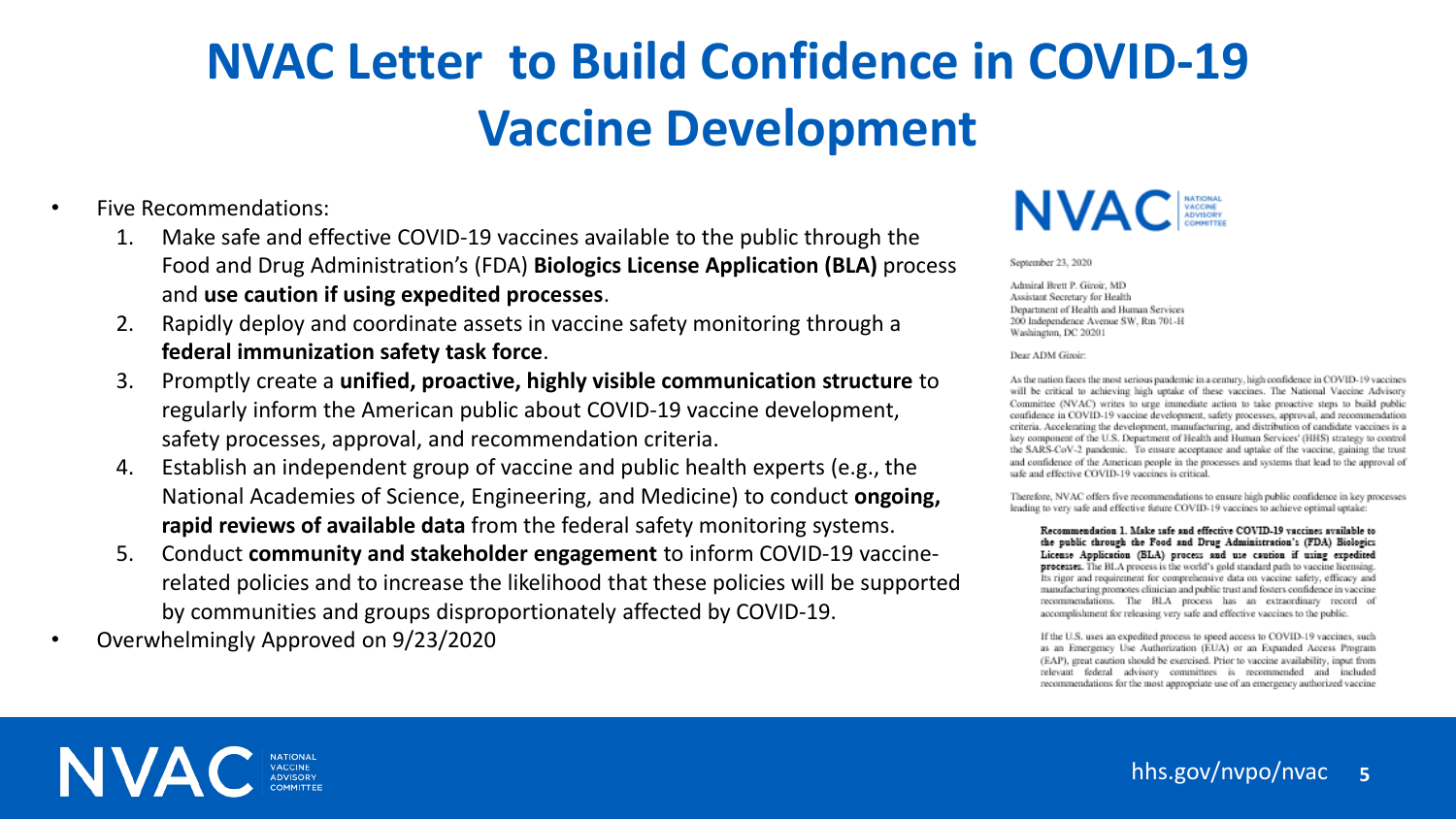# **New Charge—Three Tasks**

hhs.gov/nvpo/nvac **6**

- 1. To Support Communications to Enhance Informed Vaccine Decision Making: What should HHS do **before, during, and after the COVID-19 vaccination campaign to improve the confidence in these vaccines and our Nation's immunization system** especially within **underserved communities**, including racial and ethnic minorities?
- 2. To enhance vaccination of diverse populations: The [FDA standards](https://www.fda.gov/media/139638/download) for approval and licensure of vaccines for COVID-19 addresses safety and effectiveness and encourages inclusion of minorities, the elderly, pregnant women, and people with medical comorbidities in clinical trials. In particular, for the COVID 19 vaccine, I am interested in the **approach the nation should take in regard to vaccination of children**, given that there will be relatively little data on children from some of the early clinical trials? As context, the case fatality rate for Children under age 18 is .02%. **What is the appropriate approach, and timing, of generating the needed data and proceeding to potential childhood vaccination as we move forward?**
- 3. To Develop New and Improved Vaccines: What **lessons can we learn from COVID-19 vaccine development** more broadly to promote **innovation** and **shorten timelines** to increase availability of new vaccines to the American public?

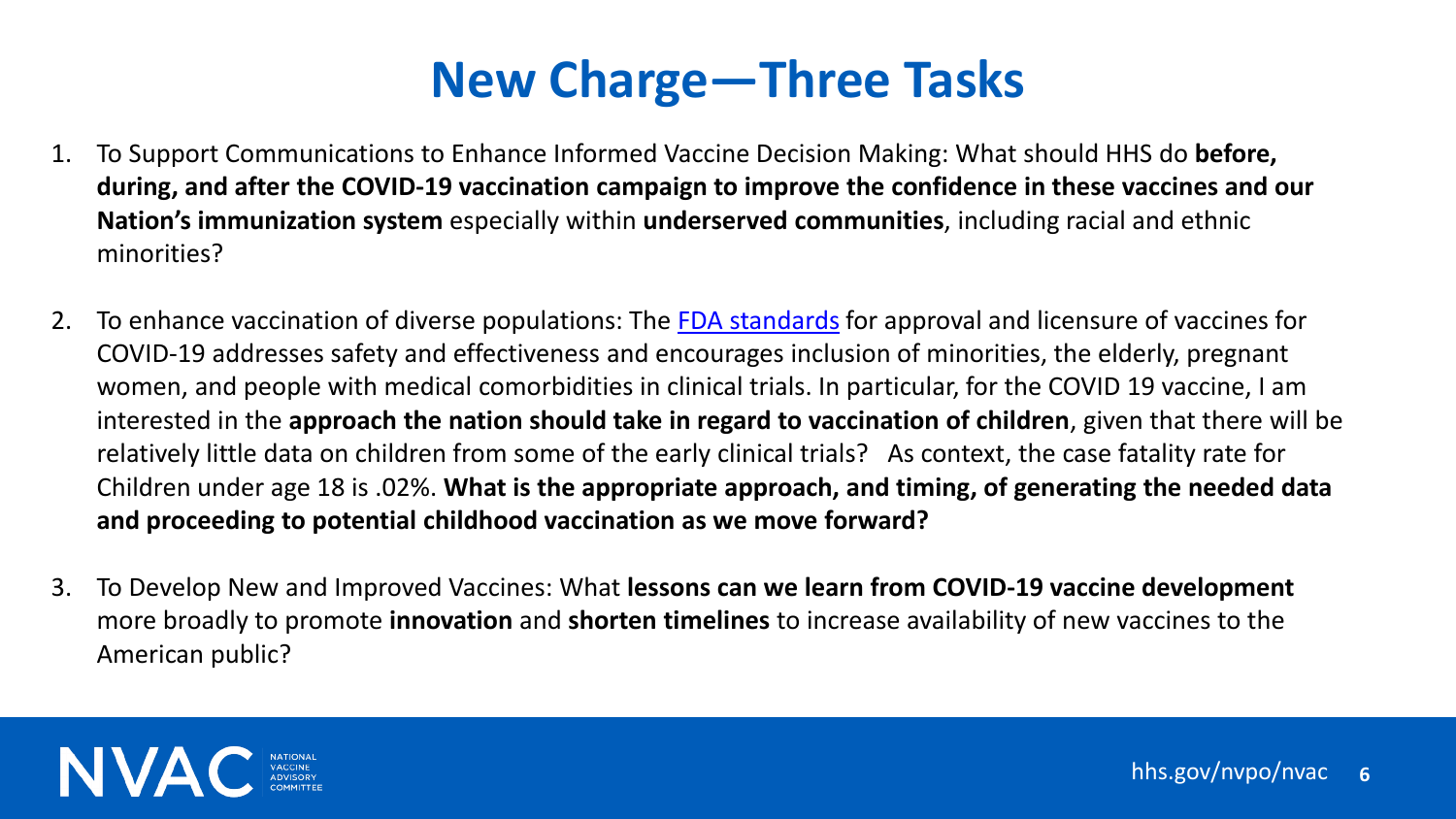## **Thank You**



### hhs.gov/nvpo/nvac **7**

**Save the Date! Oct. 16, 2020** Feb. 4-5, 2021 June 16-17, 2021

**Learn more:** [www.hhs.gov/vaccines/nvac](http://www.hhs.gov/nvpo/nvac)

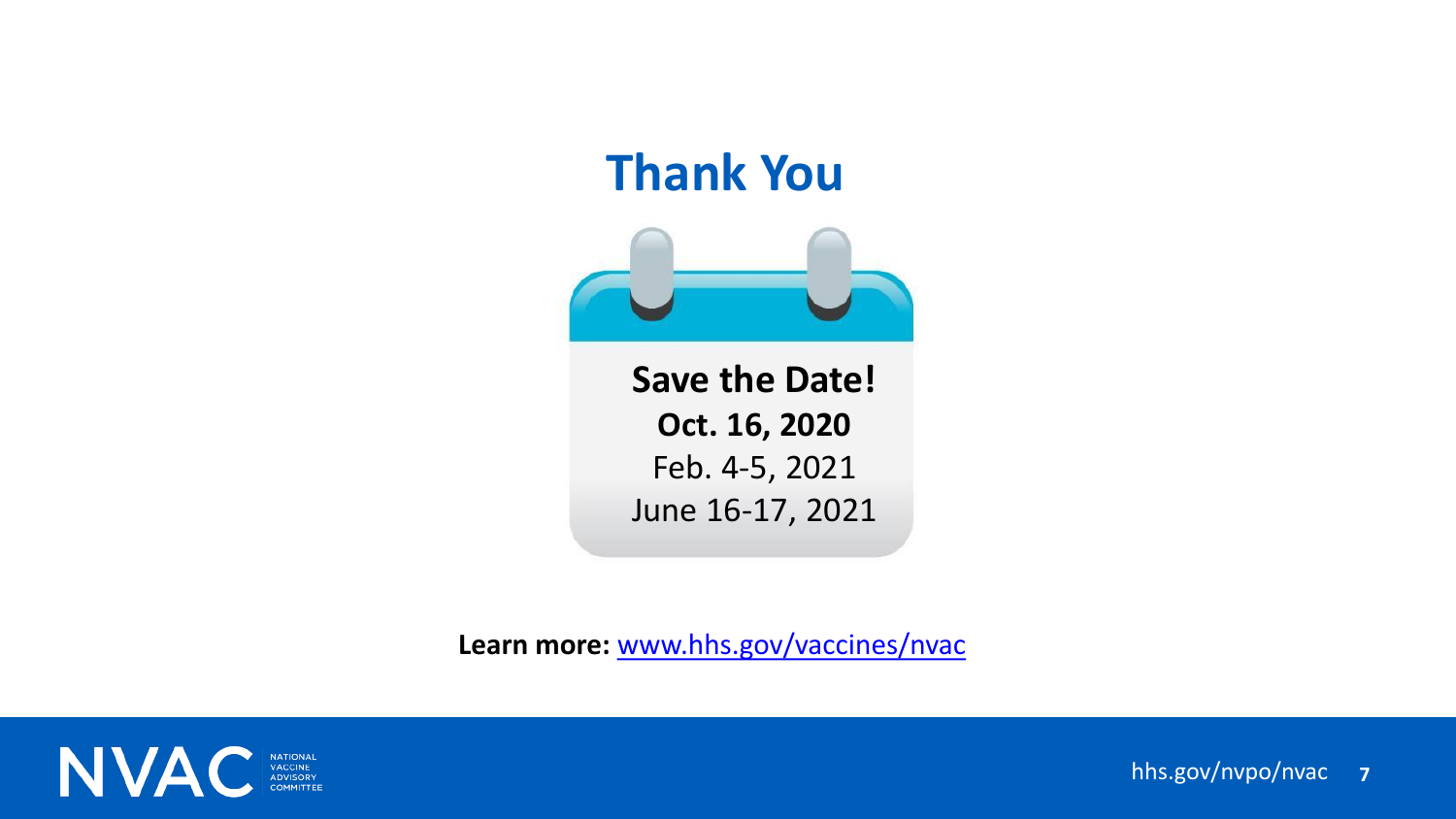## **Background Slides**



### hhs.gov/nvpo/nvac **8**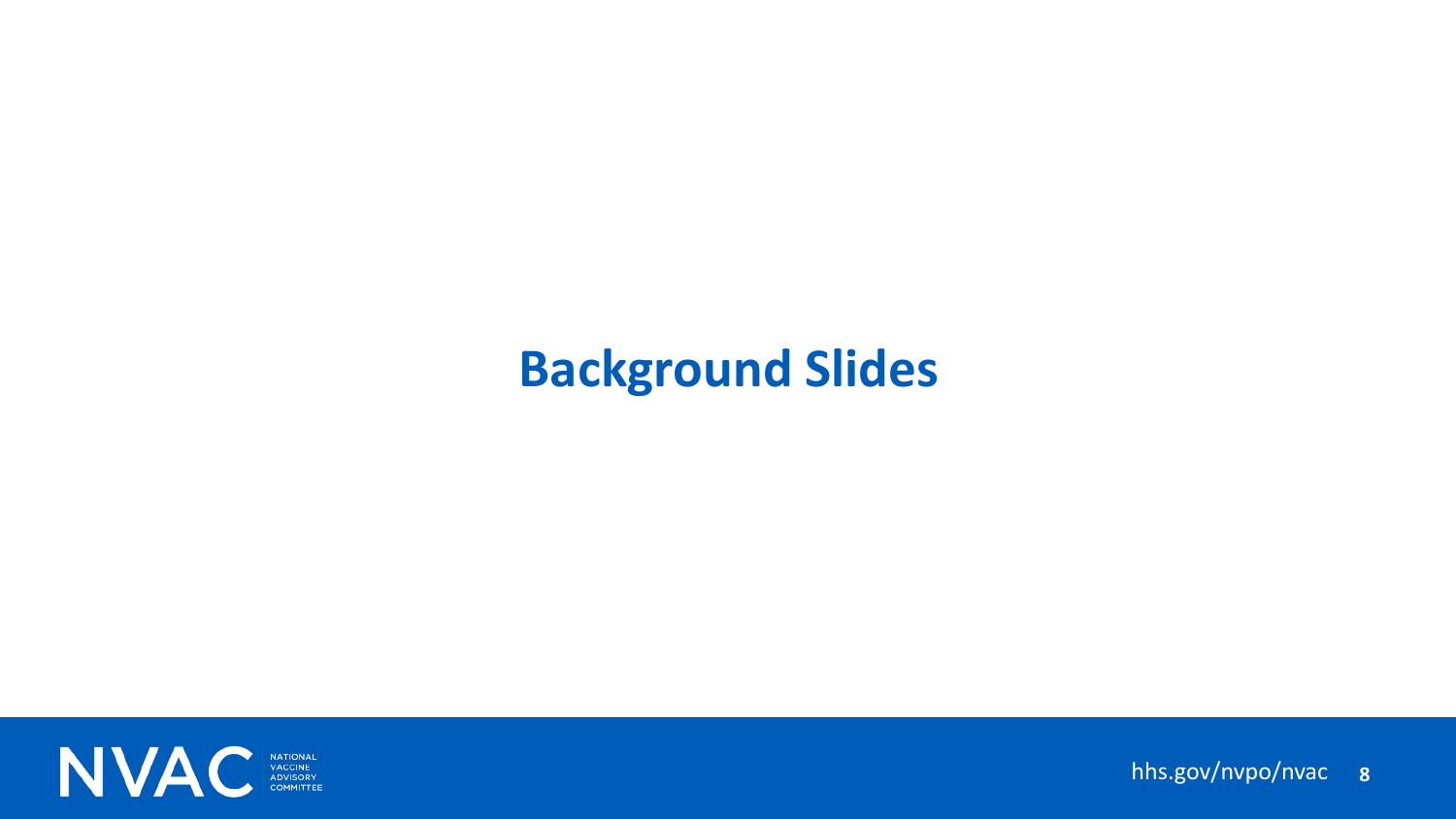hhs.gov/nvpo/nvac **9**

**Recommendation 1. Make safe and effective COVID-19 vaccines available to the public through the Food and Drug Administration's (FDA) Biologics License Application (BLA) process and use caution if using expedited processes.** The BLA process is the world's gold standard path to vaccine licensing. Its rigor and requirement for comprehensive data on vaccine safety, efficacy and manufacturing promotes clinician and public trust and fosters confidence in vaccine recommendations. The BLA process has an extraordinary record of accomplishment for releasing very safe and effective vaccines to the public.

If the U.S. uses an expedited process to speed access to COVID-19 vaccines, such as an Emergency Use Authorization (EUA) or an Expanded Access Program (EAP), great caution should be exercised. Prior to vaccine availability, input from relevant federal advisory committees is recommended and included recommendations for the most appropriate use of an emergency authorized vaccine for both prioritized, high-risk populations as well as the public. All safety and efficacy decisions, and the processes for making these decisions, should be fully transparent and communicated in a clear manner to the public to strengthen confidence in such expedited approaches. Any expedited mechanisms should also detail their impact on concurrent and future Operation Warp Speed clinical trials so that novel vaccines will continue to be developed.

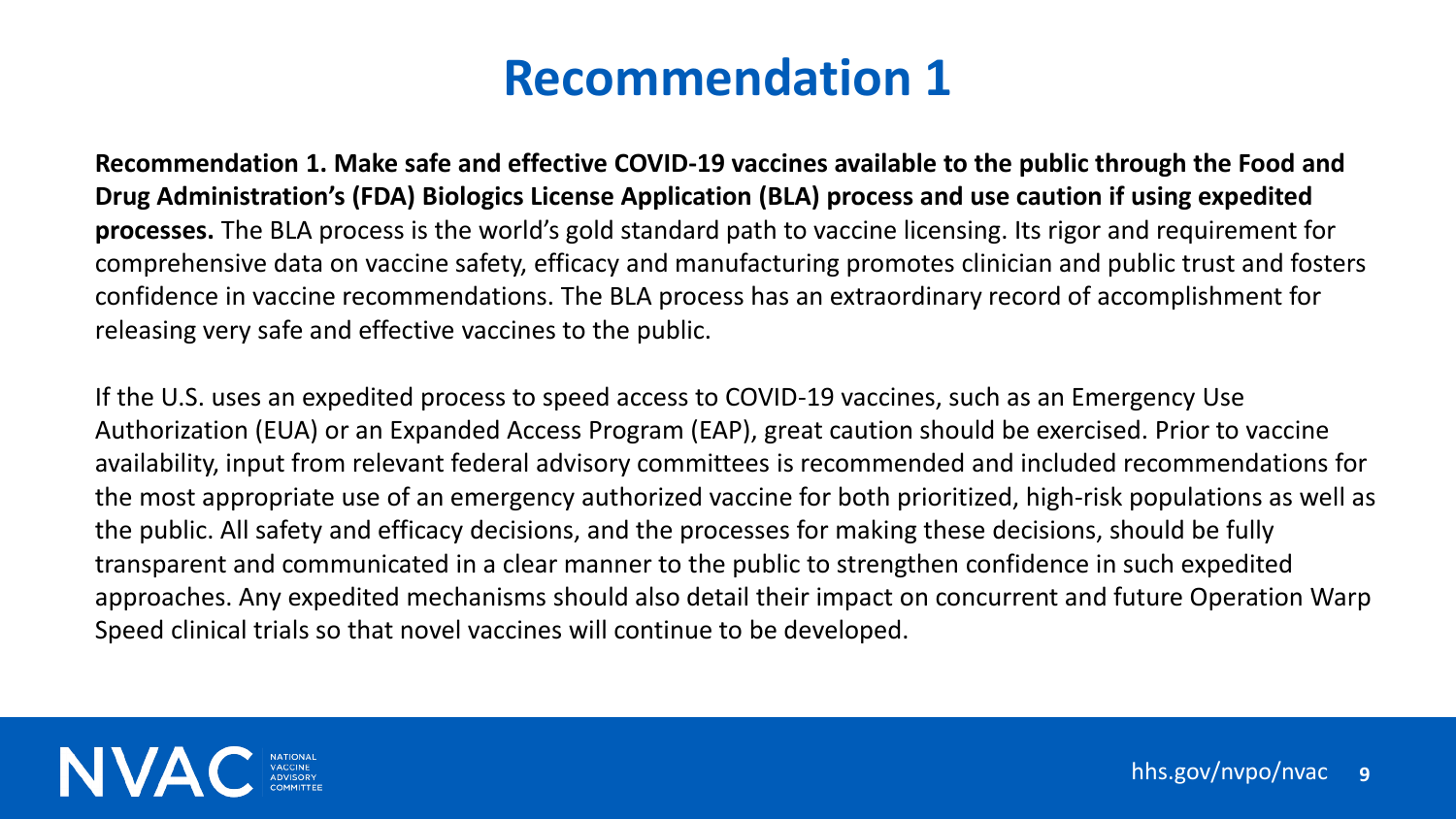hhs.gov/nvpo/nvac **10**

**Recommendation 2. Rapidly deploy and coordinate assets in vaccine safety monitoring through a federal immunization safety task force.** The 2009-10 H1N1 monovalent influenza vaccine safety efforts provide a model for the expansion of routine safety monitoring for a pandemic vaccine and coordination of federal assets in vaccine safety monitoring (e.g., the Vaccine Adverse Event Reporting System and administrative databases such as the Vaccine Safety Datalink, Sentinel Post-Licensure Rapid Immunization Safety Monitoring Program, Centers for Medicare and Medicaid Services, Department of Defense and Veterans Administration, and individual case review through the Clinical Immunization Safety Assessment network). It will be critical to ensure that post-approval safety surveillance is capable of rapidly and credibly defining the safety profile of COVID-19 vaccines using every system available to the U.S. government and globally, in a coordinated manner.

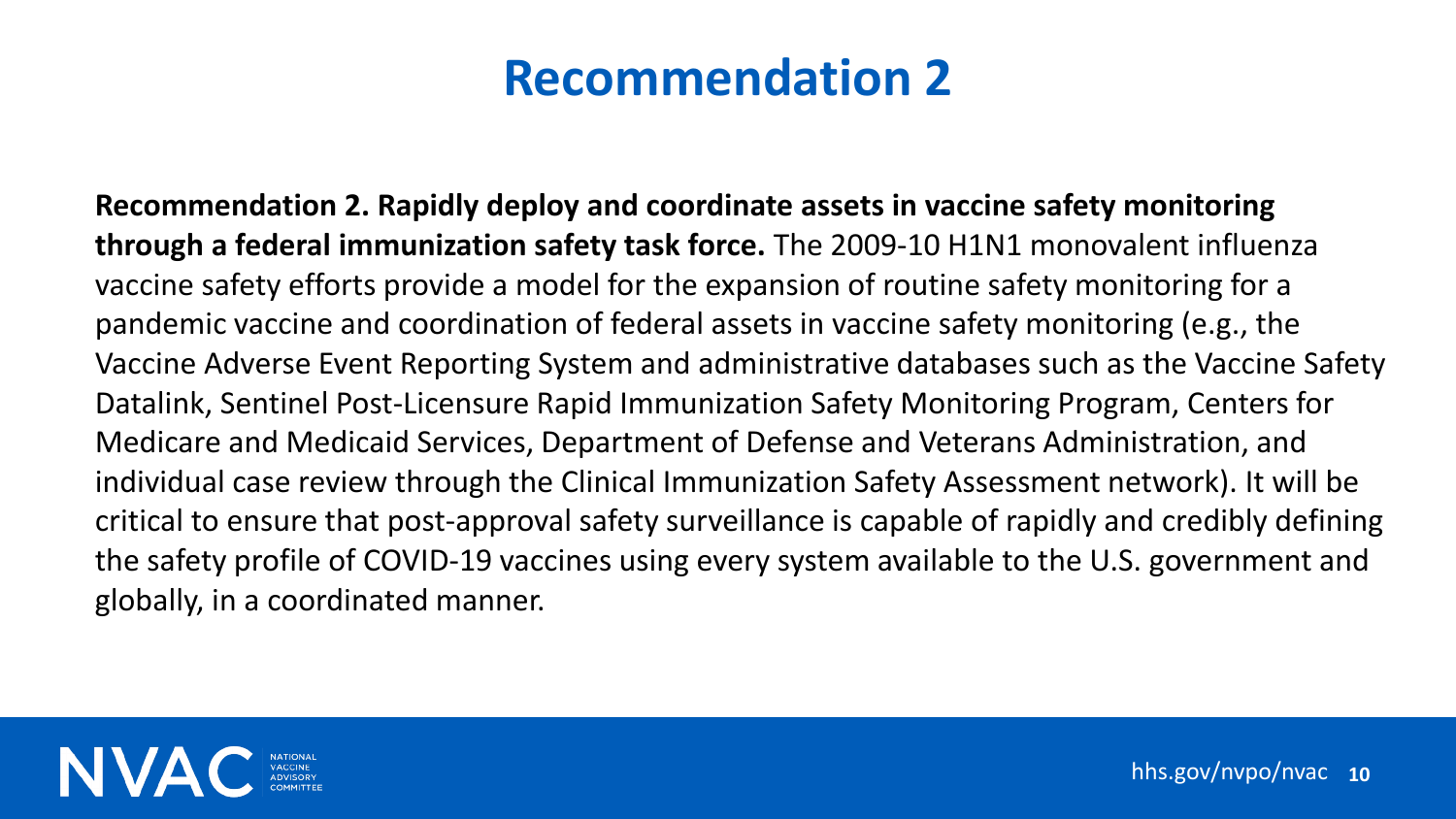hhs.gov/nvpo/nvac **11**

**Recommendation 3. Promptly create a unified, proactive, highly visible communication structure to regularly inform the American public about COVID-19 vaccine development, safety processes, approval, and recommendation criteria.** To build the public's confidence in COVID-19 vaccine development, licensing and recommendations, it is critical to ensure a broad understanding of these processes through frequent, consistent, and visible communication, including forums where the public can ask questions about the process. Therefore, NVAC recommends charging a group of HHS experts, such as leaders of Operation Warp Speed, the FDA, National Institutes of Health (NIH), and the Centers for Disease Control and Prevention (CDC), to provide weekly updates to the media and the public on the status, timeline, and emerging information related to COVID-19 vaccine development, safety processes, approval, and recommendation criteria. All HHS COVID-19 vaccine communication efforts should adhere to the HHS National Vaccine Plan communication processes and principles.

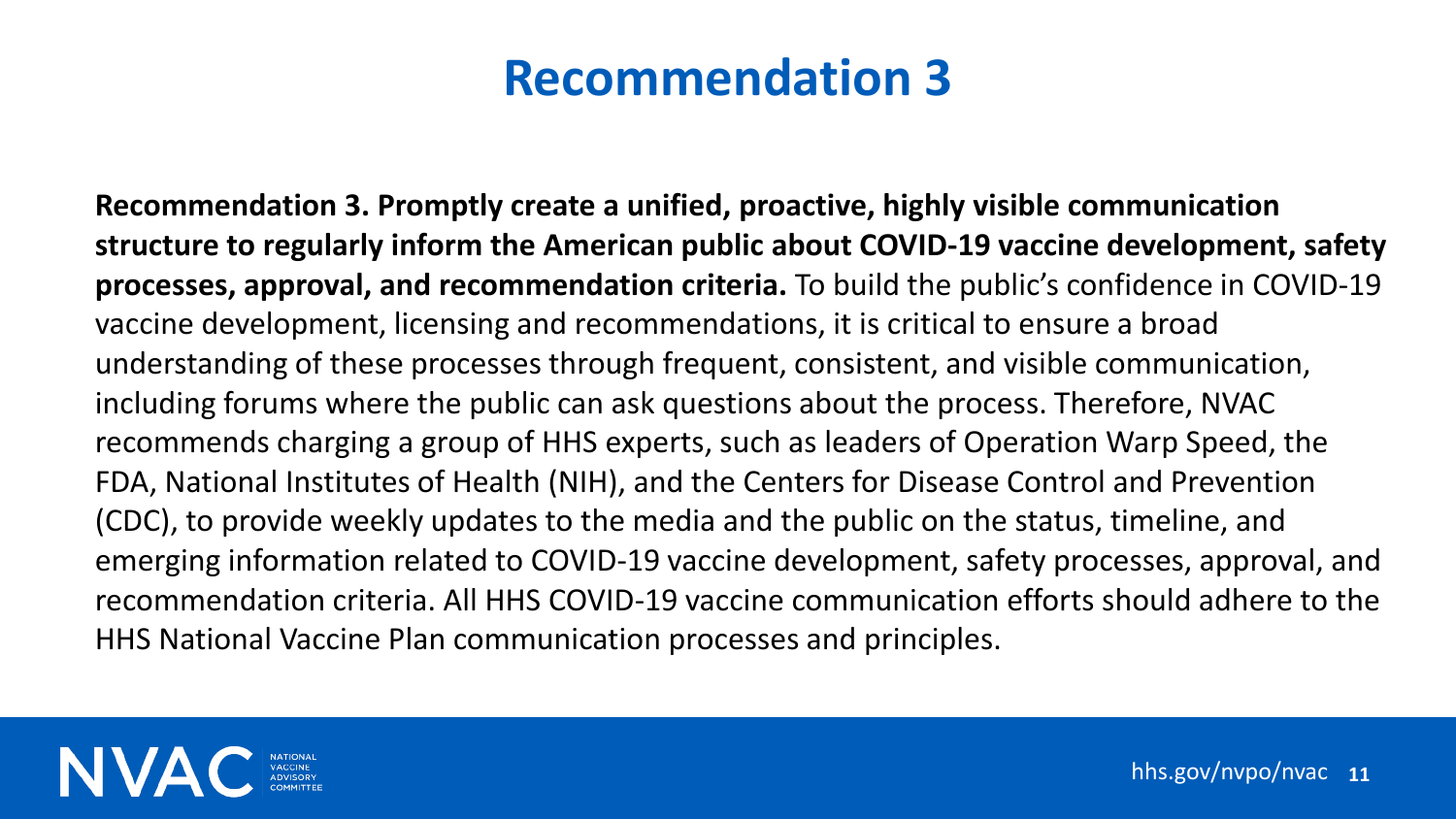hhs.gov/nvpo/nvac **12**

**Recommendation 4. Establish an independent group of vaccine and public health experts (e.g., the National Academies of Science, Engineering, and Medicine) to conduct ongoing, rapid reviews of available data from the federal safety monitoring systems.** Make the findings and reviews available in real time to HHS leadership, relevant federal advisory committees, and the public. NVAC recommends this independent group of outside experts advise the Assistant Secretary for Health and the Assistant Secretary for Preparedness and Response on the presence, investigation, interpretation, and implications of possible side effects of COVID-19 vaccines. As an advisory group, the committee would assess risks, and could recommend ways to distinguish unrelated occurrences from true vaccine reactions, anticipate and respond to coincident events, evaluate side effects associated with a vaccine, and recommend ways to publicize the Countermeasures Injury Compensation Program.



- 
- 
- 
- 
- 
- 
-